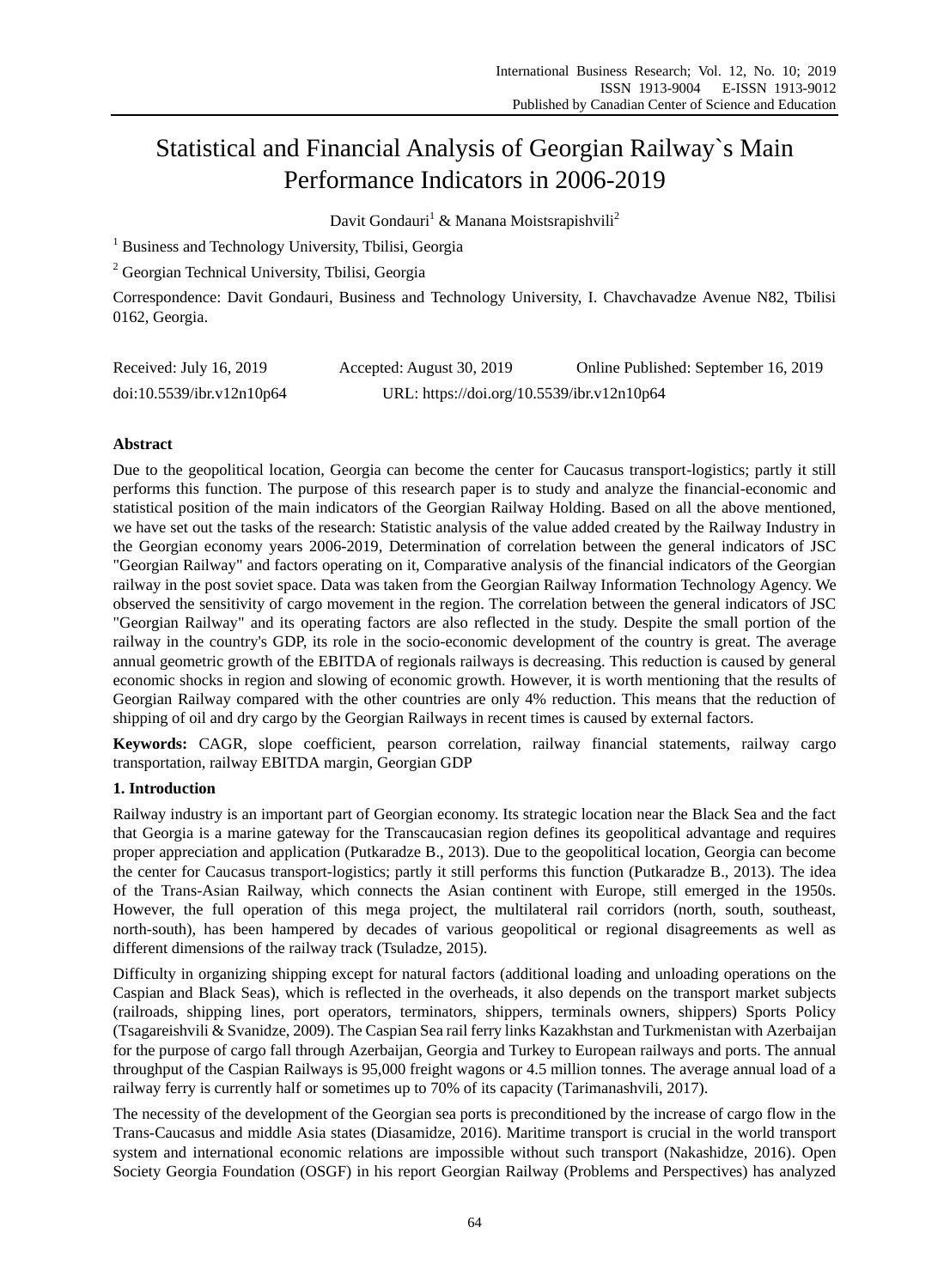the transit function of Georgian Railway and its transit potential. The authors emphasize the main importance of the Georgian Railway, which is clarified by the following characteristics: (1) The Georgian railway connects the Caspian and Central Asian region to Europe with the alternative roat; (2) Georgia owns the Ports and terminals with the strategic locations (Poti, Batumi and Kulevi) which are directly linked to the railway lines of Azerbaijan, Ukraine, Bulgaria and Russia; (3) After the implementation of the new project "Baku-Tbilisi-Kars Railway", Georgia will also connect to Turkish railway line (Lashkhi, I. et al, 2008).

"Standart & Poor's" comprehensive analysis of the Georgian Railway, points out the key factor in Georgia's ranking rating. Strength are a monopolistic position as a vertically integrated railway carrier in the Europe-Caucasus-Asian transport corridor, relatively high operating share in relation with the correct management team, very high probability of government support. However, weakneses are over-reliance on transit freight revenues and an important capital spending program in 2012-2014 (Binder, T., et al, 2010).

It is necessary for the railway to be able to offer beneficial conditions for its customers and their practical implementation. This requires a robust infrastructure that ensures cargo protection, fast shipping and reduced transportation costs (Japaridze, 2012). Given the environmental conditions, the question arises as to whether Georgia's rail transport is ready to be integrated into the international corridor based on infrastructure and economic indicators (Sidamonidze, 2018). According to the assessment of Booz Allen Hamilton [BAH] infrastructure of the Georgian railway consists of several components: bridges, tunnels, trunk-railway, communication means, power supply, depots, stations, and related equipment (BAH, 2005). However, only the central strip of the Georgian territory looks relatively complete with the railway lines and the appropriate technical equipment (Telia, 2016).

Calculations are provided regarding the share of the Railway System in the country's Gross domestic product (GDP) in period of 2006-2017 year and the Compound annual growth rate (CAGR) of cargo volumes in 16 years' cycle allowing the JSC "Georgian Railway" to create the additional value in the country's overall GDP. In this study indicate that the additional value to GDP is the direct and indirect form of development and growth of various sectors of the economy of Georgia, as some part of the cargo shipped in the railway remains in Georgia and is used in the process of production, which in itself adds value added to the economic growth of the country. Rates are a simulation of the regression model which gives the result of the Economic value added (EVA) that creates the railway GDP with the CAGR model of cargo growth. Therefore, the interest rate mentioned in the regressive model is adopted by the following mathematical formula: (Railway Present Value of EVA) / (Present Value of Future Value of GDP) (Gondauri, D., & Moistsrapashvili, M., 2019).

Nowadays it is very important to identify and study the weaknesses of the orientation scale on business in the Georgian Railway, which is resulted due to the following factors:

- $\triangleright$  Absence of the strategy fpor attracting additional cargo;
- > Old railway infrastructure;
- > JSC "Georgian Railway" as a business subject for investors with less attractive conditions;
- $\triangleright$  Low level of human Resource skills.

The purpose of this research paper is to study and analyze the financial-economic and statistical position of the main indicators of the Georgian Railway Holding.

Based on all the above mentioned, we have set out the tasks of the research:

- Statistic analysis Slope of the value added created by the Railway Industry in the Georgian economy in 2006-2019;
- Determination of correlation between the general indicators of JSC "Georgian Railway" and factors operating on it;
- Comparative analysis of the financial indicators of the Georgian railway in the post soviet space;

## **2. Review of the Literature. A Brief Overview of Various Railways**

Statistics are the arithmetic of welfare. It is only through the acquisition of accurate statistical data that the govt. can successfully implement its plans on the operational and administrative sides that they help in the solution of complicated problems. They are of great importance for exercising proper managerial control and formulation of policy in a big undertaking like Indian Railways. Their timely availability is of crucial importance when major decisions involving crores of rupees and affecting millions of people have to be made (Indian Railway, 2012).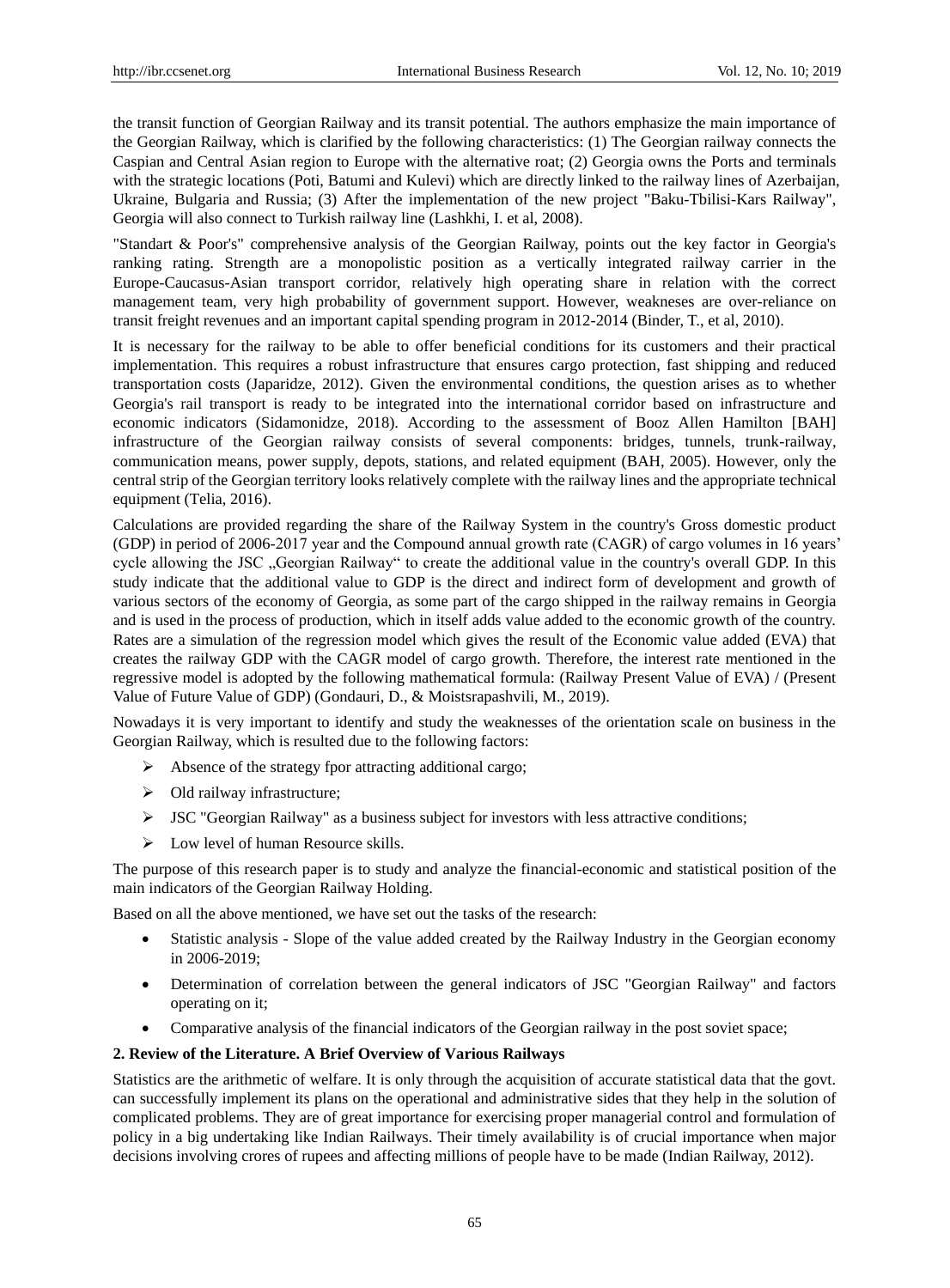Total government support to the rail industry is the level of funding government provides towards operating, maintaining, renewing and enhancing the railway. It shows grants to domestic passenger operators and Network Rail and covers the following categories: Central government grants; Passenger Transport Executive grants; Direct rail support; Other elements of government support; Loans issued to Network Rail and freight grants are presented separately. Franchising decisions taken by government can also affect private investment (Office of Rail and Road, 2018).

The positive development that the German economy has seen since the crisis in 2009 continued through the year 2017 when Germany's real gross domestic product grew by 2.2 percent over 2016. After having fallen by 0.5 percentage points in 2015, GDP growth has remained constant since 2016. Looking at the modal split in 2017, the share of rail freight transport increased by 0.1 percent, while the share held by inland waterway transport remained stable at 8.4 percent. The share of road freight transport correspondingly declined by 0.1 percent. The share held by inland waterway transport has steadily declined since 2014. The railway market is divided into the transport market and the infrastructure market. Railway undertakings provide rail transport services. The Bundesnetzagentur monitors the railway undertakings operating in Germany; it determines how well the railway market functions and how efficient it is (Bundesnetzagentur, 2018).

The fair values of financial instruments include market prices or reasonably estimated values if there are no market prices. Because estimation of fair values incorporates variable factors, adopting different assumptions can change the values (East Japan Railway Company, 2017).

The consolidated entity's activities expose it to a variety of financial risks including market risk, credit risk and liquidity risk. All cash and cash equivalents, derivative financial instruments and borrowings are held and recognised by Queensland Rail Limited. The Queensland Rail parent entity is not exposed to any market, credit or liquidity risk within the consolidated entity. The fair value of financial assets and financial liabilities must be estimated for recognition and for disclosure purposes. The derivative financial assets and liabilities held by the consolidated entity have been classified as level 2 on the fair value hierarchy as values are indirectly derived from market indices (Queensland Rail, 2018).

The strategic role that railways once played in the development of the Canadian economy has dwindled over time as other modes of transport have developed and governments have withdrawn or reduced their support for uneconomical railway lines. Cash strapped railways, also faced with the problem of excess capacity, have endeavoured to rationalise their lines. The National Transportation Act, 1987 provided for rationalisation but the process was slow because of certain restrictions on abandonment and/or transfer of lines. The new Canada Transportation Act, enacted July 1996, has facilitated the process of abandonment and acquisition of surplus lines by short line railways (Statistics Canada, 1999).

#### **3. Research Methods**

## *3.1 Overview of Research Methods*

In the process of the analyses of the actual materials and the tasks set out in the article uses the empirical data systematization, verbal discussion of their results, conclusions and general regularities of the relationship between the formal - logical description, statistical research methods, classification methods, system approach, forecasting, statistical data monitoring, comparative analysis, generalization and systematization methods.

Data was taken from the Georgian Railway Information Technology Agency. We observed the sensitivity of cargo movement in the region. Systematization and comparison of data from Information Technologies Service of various Railways. From the statistical research methods, we have chosen to analyze the regression model. Classification of cargo shipments in the region according to their categories. In the study with regressive analysis, including the slopes model, based on which we found out what percentage change was required to increase the value added by the railway in GDP growth of 1 percent. We have identified the correlation between the Railway industry and GDP, identified the determinant of the connection  $(R^2)$ . The correlation between the general indicators of JSC "Georgian Railway" and its operating factors are also reflected in the study. Comparative analysis of the financial indicators of the Georgian Railway is analyzed in respect of other railways operating in the post-Soviet Countries. The study also highlights the financial-economic indicators of JSC "Georgian Railway".

During the implementation of the research we have used the methods of regressive analysis. Together with the mathematical approaches to correlate density, we have formulated the general equation of the railway Silk Road effectiveness. It is based on factor analysis based on the methods of extrapolation, for which various mathematical and economic methods are used. CAGR is one of the most accurate ways to calculate the return on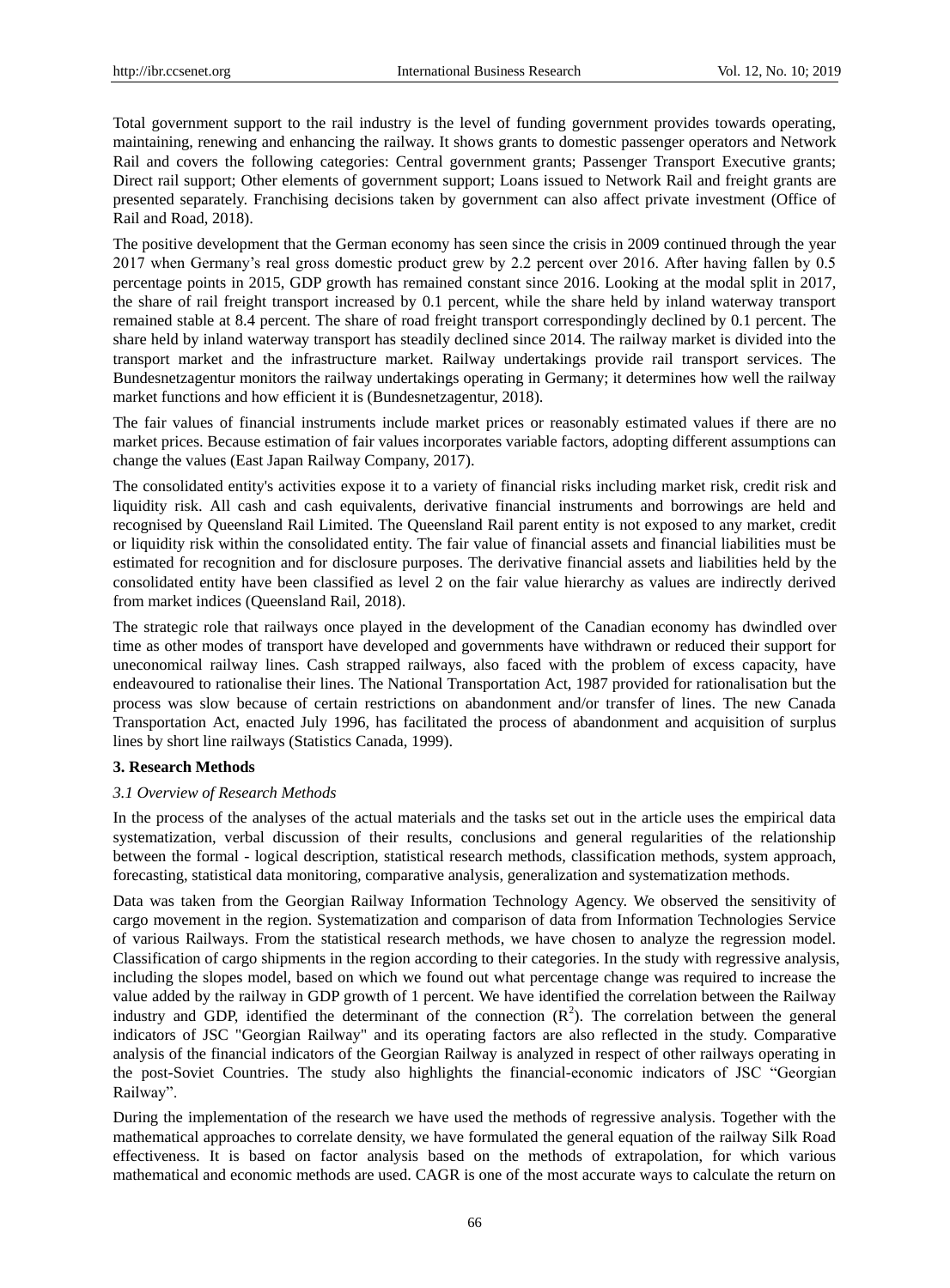an investment that rises and falls in value during the investment period. CAGR allows investors to compare investments with different time horizons. CAGR makes it possible to compare profits from a particular investment with risk-free instruments. It also allows you to assess whether the premium for the risk taken is high enough.

The compound annual growth rate (CAGR) is the rate of return that would be required for an investment to grow from its beginning balance to its ending balance, assuming the profits were reinvested at the end of each year of the investment's lifespan.

#### *3.2 Slope of Regression Line*

The slope of a regression line (*b*) represents the rate of change in *y* as *x* changes. Because *y* is dependent on *x*, the slope describes the predicted values of *y* given *x*. When using the ordinary least squares method, one of the most common linear regressions, slope, is found by calculating *b* as the covariance of *x* and *y*, divided by the sum of squares (variance) of *x*,

$$
\frac{\sum_{i=1}^{n} (x_i - \overline{x})(y_i - \overline{y})}{\sum_{i=1}^{n} (x_i - \overline{x})^2}
$$

The slope must be calculated before the y-intercept when using a linear regression, as the intercept is calculated using the slope. The slope of a regression line is used with a t-statistic to test the significance of a linear relationship between  $x$  and  $y$  (Bewick, V., Cheek, L., & Ball, J., 2003).

.

#### *3.3 Volume speed of the shipped cargo*

The volume speed of the cargo shipped with the railway transport may be shown as the function of the mathematical model (y), and the factors acting on it in the table can be obtained as arguments (xi); as a result we have the mathematical model where:

 $y = f (xi)$ ,

#### Where:  $y$  – ecuals function,  $xi$  –any I argument

#### 3.4 Pearson correlation coefficient

By examining the Pearson's correlation coefficients and regression analysis, it is possible to identify key factors affecting the main technical and economic parameters in transport enterprises (Kurtanidze, 2012).

There are several methods of calculating the correlation coefficient. In the given case we use the so-called Correlation coefficient of Peareson. In this case the correlation coefficient (R) between two x and y values (Rxy) is calculated using the formula:

$$
r = \frac{\sum (x - \overline{x})(y - \overline{y})}{\sqrt{\sum (x - \overline{x})^2 \sum (y - \overline{y})^2}}
$$

where x and y (stroke) values represent the dispersion medium.

In order to calculate the correlation coefficient by this formula, we should introduce indications:

- y Volume of shipped cargo in thsousand tones;
- x1 Local transportation;
- x2 Import;
- $x3 Export;$
- x4 Transit;
- x5 Oil and oil products;
- x6 crude oil;
- x7 Dry cargoes;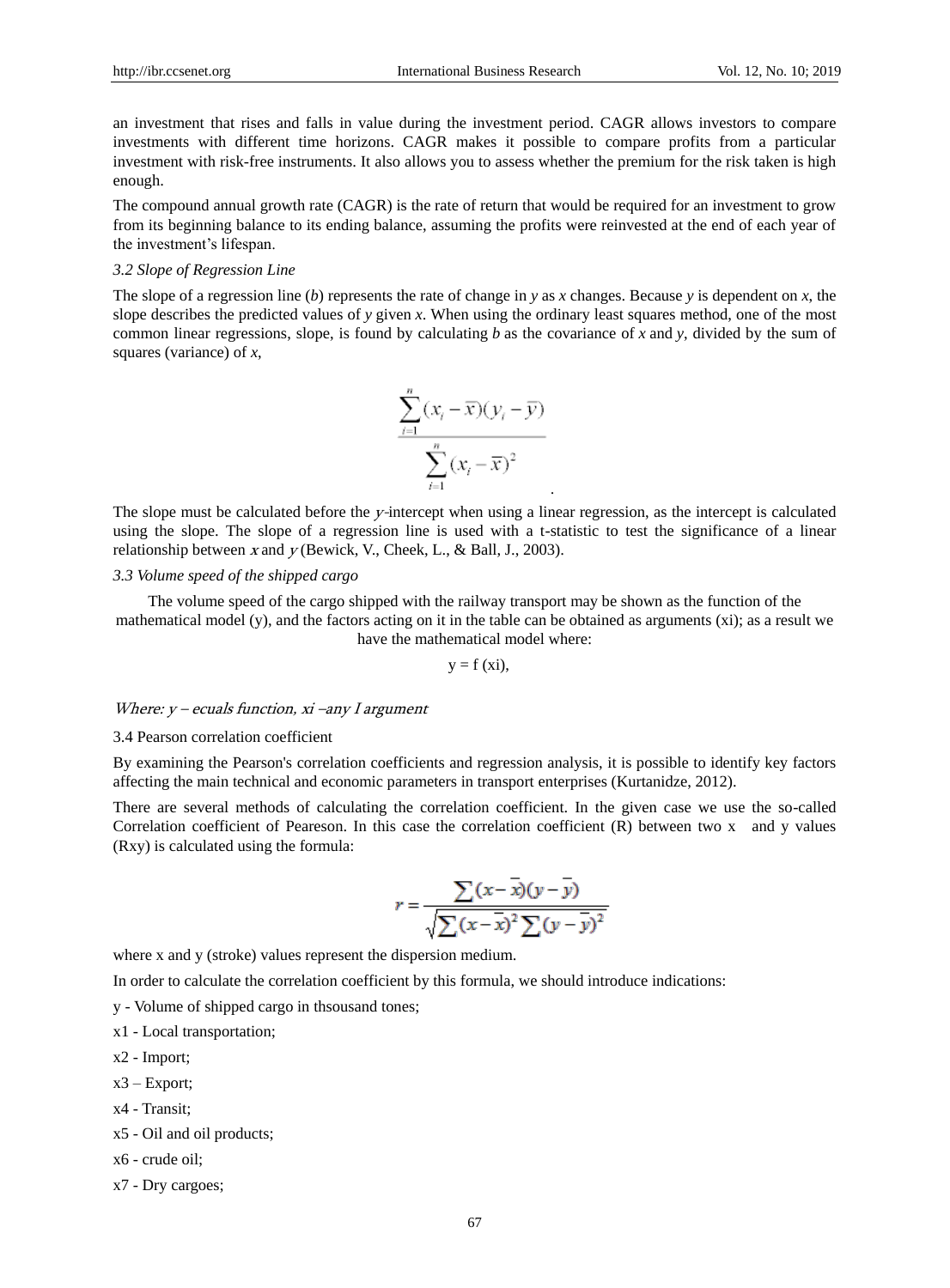#### x8 - Aluminum oxide

- x9 bauxite;
- x10 black metals;
- x11 Black metal scrap;
- x12 Industrial raw materials;
- x13 construction materials;
- x14 Wheat and wheat products;
- x15 Sugar;
- x16 Freight Turnover;
- x17 Revenue from shipping;
- x18 Domestic
- x19 Import;
- x20 Export;
- $x21 Transit;$

y- and x1 correlation coefficient can be marked as R1, y-and x2 correlation coefficient R2 ans so on (Bewick, V., Cheek, L., & Ball, J., 2003).

## **4. Research Results**

*4.1 Statistical analysis – Slope of the value added by the railway industry in the Georgian economy in 2006-2019*

Despite the small portion of the railway in the country's GDP, its role in the socio-economic development of the country is great.

| <b>Year</b> | <b>Railway Transport</b> | <b>GDP</b> market prices | % from total GDP |
|-------------|--------------------------|--------------------------|------------------|
| 2006        | 65.6                     | 13,790                   | 0.48%            |
| 2007        | 57.5                     | 16,994                   | 0.34%            |
| 2008        | 54                       | 19,075                   | 0.28%            |
| 2009        | 49                       | 17,986                   | 0.27%            |
| 2010        | 62.9                     | 20,743                   | 0.30%            |
| <b>2011</b> | 71.1                     | 24,344                   | 0.29%            |
| 2012        | 70.2                     | 26,167                   | 0.27%            |
| 2013        | 70.1                     | 26,847                   | 0.26%            |
| 2014        | 71                       | 29,150                   | 0.24%            |
| 2015        | 76.2                     | 31,756                   | 0.24%            |
| 2016        | 59                       | 34,028                   | 0.17%            |
| 2017        | 55                       | 37,847                   | 0.15%            |

Table 1. The share of the railway system in the country's GDP

Source: National statistics office of Georgia. Gross Domestic Product at current prices by 45 activities http://www.geostat.ge/index.php?action=page&p\_id=119&lang=eng

The table 1 presented above shows that in the period 2006-2017 the GDP volume created in the railway sector is characterized by decreasing trend, which is due to the correlation of external and internal Economical shocks on the railway transport.

Table 2. Statistical analysis of the value added by the railway industry in the Georgian economy in 2006-2019

|                    | Statistical analysis of the value added by the railway industry in the Georgian economy in 2006-2019 |  |  |  |  |  |  |  |  |  |
|--------------------|------------------------------------------------------------------------------------------------------|--|--|--|--|--|--|--|--|--|
| Maximum share      | 0.551%                                                                                               |  |  |  |  |  |  |  |  |  |
| Minimum share      | 0.131\%                                                                                              |  |  |  |  |  |  |  |  |  |
| Average            | 0.264%                                                                                               |  |  |  |  |  |  |  |  |  |
| Standard deviation | $0.090\%$                                                                                            |  |  |  |  |  |  |  |  |  |
| <b>SLOPE</b>       | 47.633%                                                                                              |  |  |  |  |  |  |  |  |  |
| Correlation        | 14.544%                                                                                              |  |  |  |  |  |  |  |  |  |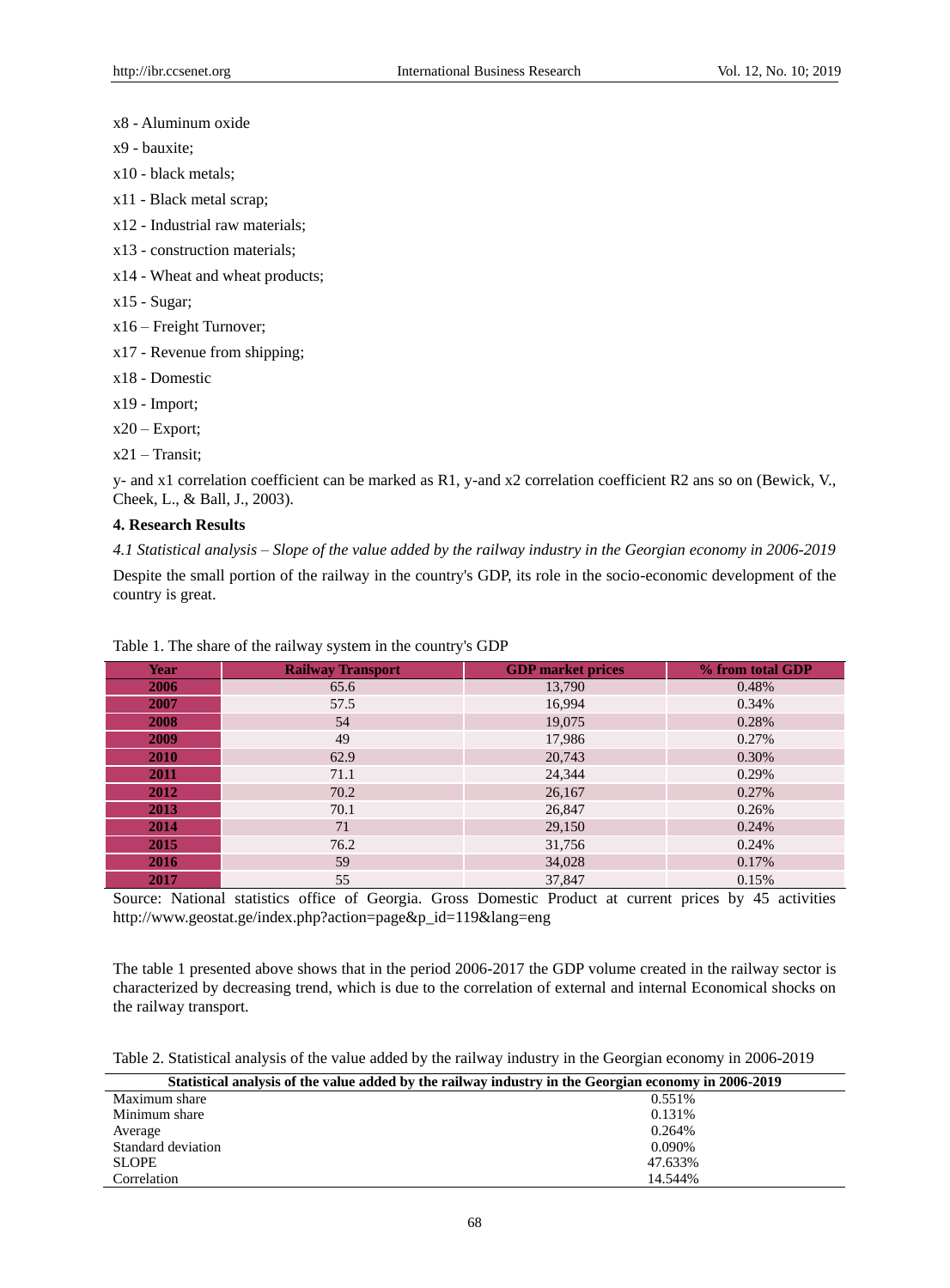- The table 2 below analyzes the share of the railway in GDP from 2006 to the first quarter of 2019. In this case the railways had the maximum share of 0,55% in the first quarter of 2006, and in the fourth quarter of the 2018 - 0,131%. In the first quarter of 2019, the indicator amounted to 0.155%. The standard deviation of this indicator in 2006-2019 amounted to 0,0896%, which shows low sensitivity of the variable;
- The Slope of the Railway and GDP logarithms was calculated and the resulted amount is 47.63%. This means that in order to increase GDP by 1 percent in 2006-2019, it was necessary to increase the value added by the railway up to 47.63%. As for the correlative relation of the railway with the GDP - is 14,555%, and its determination  $(R^2)$  – represents 2,12%.

## *4.2 Determining Correlative Relations Between Generalized Indicators of JSC "Georgian Railway" and the Factors Affecting Them*

The efficiency of management of transport enterprises is significantly dependent on the volume of freight transportation, since it is directly related to the company's revenue and the volumes of the reporting and accounting models. The volume of the freight transported by JSC "Georgian Railway" is given in Table 3. (According to the years).

| Table 3. The volume of the freight transported by JSC "Georgian Railway" (2003-2018) |  |  |  |  |  |  |  |  |  |  |
|--------------------------------------------------------------------------------------|--|--|--|--|--|--|--|--|--|--|
|--------------------------------------------------------------------------------------|--|--|--|--|--|--|--|--|--|--|

| 2003 | 2004 2005                                                                                                                                     | 2006 |  |  |  |  | $-2007$ 2008 2009 2010 2011 2012 2013 2014 2015 2016 2017 | $-2018$ |
|------|-----------------------------------------------------------------------------------------------------------------------------------------------|------|--|--|--|--|-----------------------------------------------------------|---------|
|      | 16,559   15,424   18,987   22,643   22,231   21,181   17,104   19,930   20,123   20,076   18,185   16,673   14,143   11,882   10,673   10,005 |      |  |  |  |  |                                                           |         |

| 2003   | 2004                     | 2005   | 2006                        | 2007                                                                                                              | 2008                | 2009                       | 2010   | 2011            | 2012   | 2013            | 2014   | 2015   | 2016      | 2017   | 2018  |
|--------|--------------------------|--------|-----------------------------|-------------------------------------------------------------------------------------------------------------------|---------------------|----------------------------|--------|-----------------|--------|-----------------|--------|--------|-----------|--------|-------|
| 16,559 | 15,424                   | 18,987 | 22,643                      | 22,231                                                                                                            | 21,181              | 17,104                     | 19,930 | 20,123          | 20,076 | 18,185          | 16,673 | 14,143 | 11,882    | 10,673 | 10,00 |
|        |                          |        |                             | Source: Georgian Railway Information Technology Agency                                                            |                     |                            |        |                 |        |                 |        |        |           |        |       |
|        |                          |        |                             |                                                                                                                   |                     |                            |        |                 |        |                 |        |        |           |        |       |
|        |                          |        |                             |                                                                                                                   |                     |                            |        |                 |        |                 |        |        |           |        |       |
|        |                          |        |                             | The volume of the cargo is affect by almost every aspect of internal and external management. Statistical         |                     |                            |        |                 |        |                 |        |        |           |        |       |
|        |                          |        |                             | materials of JSC "Georgian Railway" are used for calculations such as: volume of local transportation, volume of  |                     |                            |        |                 |        |                 |        |        |           |        |       |
|        |                          |        |                             | goods imported, number of passenger transfers, and number of suburban and local transfers, volume of revenue      |                     |                            |        |                 |        |                 |        |        |           |        |       |
|        |                          |        |                             | from local as well as total transportation, pasanger transportation and more. The numerical value of the some     |                     |                            |        |                 |        |                 |        |        |           |        |       |
|        |                          |        |                             | indicators considered as factors in the volume of transported cargoes are shown in Table 3.                       |                     |                            |        |                 |        |                 |        |        |           |        |       |
|        |                          |        |                             | Between the Function and arguments, as in the most economic indicators, there is no definitive or strictly        |                     |                            |        |                 |        |                 |        |        |           |        |       |
|        |                          |        |                             | established precise links. Such connections usually have statistical (probabilistic) character. In the theory of  |                     |                            |        |                 |        |                 |        |        |           |        |       |
|        |                          |        |                             | statistics for determining the level of connection so called Correlation coefficient is used, meaning connections |                     |                            |        |                 |        |                 |        |        |           |        |       |
|        | can be a correlative.    |        |                             |                                                                                                                   |                     |                            |        |                 |        |                 |        |        |           |        |       |
|        |                          |        |                             |                                                                                                                   |                     |                            |        |                 |        |                 |        |        |           |        |       |
|        |                          |        |                             | The calculations gave us the following results in Table 4.                                                        |                     |                            |        |                 |        |                 |        |        |           |        |       |
|        |                          |        |                             |                                                                                                                   |                     |                            |        |                 |        |                 |        |        |           |        |       |
|        |                          |        |                             | Table 4. Correlation of main indicators of Georgian Railway operation with the volume of freight transported      |                     |                            |        |                 |        |                 |        |        |           |        |       |
|        |                          |        | between the years 2003-2018 |                                                                                                                   |                     |                            |        |                 |        |                 |        |        |           |        |       |
|        |                          |        |                             |                                                                                                                   |                     |                            |        |                 |        |                 |        |        |           |        |       |
|        |                          |        |                             | Correlation of main indicators of Georgian Railway operation with the volume of freight transported between the   |                     |                            |        | years 2003-2018 |        |                 |        |        |           |        |       |
|        | $\mathbf{1}$             |        |                             |                                                                                                                   | Local               |                            |        |                 |        | R1              |        |        | 66.44%    |        |       |
|        | $\overline{c}$           |        |                             |                                                                                                                   |                     | Import                     |        |                 |        | R <sub>2</sub>  |        |        | 30.76%    |        |       |
|        | 3                        |        |                             |                                                                                                                   | Export              |                            |        |                 |        | R <sub>3</sub>  |        |        | 52.57%    |        |       |
|        | $\overline{\mathcal{L}}$ |        |                             |                                                                                                                   |                     | Transit                    |        |                 |        | R <sub>4</sub>  |        |        | 96.50%    |        |       |
|        | 5                        |        |                             |                                                                                                                   |                     | Oil and oil products       |        |                 |        | R <sub>5</sub>  |        |        | 93.07%    |        |       |
|        | 6                        |        |                             |                                                                                                                   | Crude oil           |                            |        |                 |        | R <sub>6</sub>  |        |        | 87.85%    |        |       |
|        | $\boldsymbol{7}$         |        |                             |                                                                                                                   | Dry cargo           |                            |        |                 |        | R7              |        |        | 78.55%    |        |       |
|        | $\,8\,$                  |        |                             |                                                                                                                   |                     | Aluminum oxide             |        |                 |        | R <sub>8</sub>  |        |        | 85.48%    |        |       |
|        | $\overline{9}$           |        |                             |                                                                                                                   |                     | Bauxite                    |        |                 |        | R <sub>9</sub>  |        |        | 56.27%    |        |       |
|        | 10                       |        |                             |                                                                                                                   | <b>Black metals</b> |                            |        |                 |        | R10             |        |        | 5.23%     |        |       |
|        | 11                       |        |                             |                                                                                                                   |                     | Black metal scrap          |        |                 |        | R11             |        |        | 47.98%    |        |       |
|        | 12                       |        |                             |                                                                                                                   |                     | Industrial raw materials   |        |                 |        | R12             |        |        | 54.04%    |        |       |
|        | 13                       |        |                             |                                                                                                                   |                     | Construction material      |        |                 |        | R <sub>13</sub> |        |        | 39.27%    |        |       |
|        | 14                       |        |                             |                                                                                                                   |                     | Wheat and wheat products   |        |                 |        | R14             |        |        | 80.55%    |        |       |
|        | 15                       |        |                             |                                                                                                                   |                     | Sugar                      |        |                 |        | R <sub>15</sub> |        |        | 77.66%    |        |       |
|        | 16                       |        |                             |                                                                                                                   |                     | Income from transportation |        |                 |        | R <sub>16</sub> |        |        | $-0.08%$  |        |       |
|        | 17                       |        |                             |                                                                                                                   | Local               |                            |        |                 |        | R17             |        |        | $-13.36%$ |        |       |
|        | 18                       |        |                             |                                                                                                                   | Import              |                            |        |                 |        | R <sub>18</sub> |        |        | $-53.36%$ |        |       |
|        | 19                       |        |                             |                                                                                                                   | Export              |                            |        |                 |        | R <sub>19</sub> |        |        | $-41.28%$ |        |       |
|        | 20                       |        |                             |                                                                                                                   | Transit             |                            |        |                 |        | R <sub>20</sub> |        |        | 23.57%    |        |       |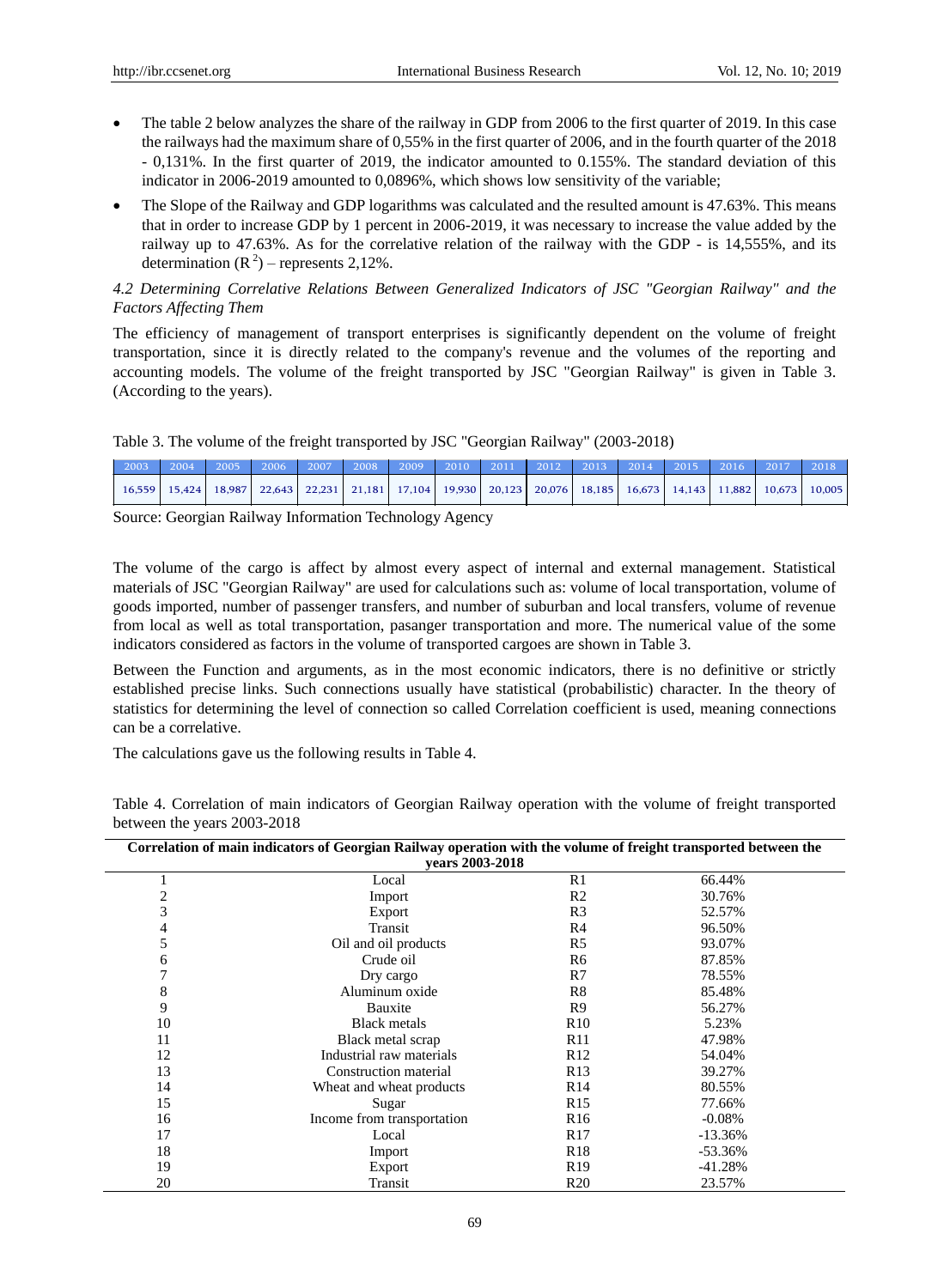In statistical calculations, if the absolute value of the correlation coefficient exceeds 0,5, then there is a correlative relation, which means that the influence of the argument for the function is important. If the absolute value of the coefficient is less than 0,5 the connection between the argument and the function is insignificant and the subsequent calculations do not take into account such factors. In our case there is a close correlation between the turnover and the volume of freight transported (R4=96,50%) which corresponds to the overall economic performance. However, as the calculations show, the correlation of some of the railway indicators is less than 0,5 in volume of transported freight and some are even negative.

*4.3 Comparative Analysis of the Financial Indicators of the Georgian Railway in the Post-Soviet Countries* 

In comparison with region's other railway indicators, Georgian Railways earnings before interest, taxes, depreciation, and amortization (EBITDA) margin in years 2010-2016 is the highest. Whiching that the decisions made by the company's management are proper and resulted in correct business processes.

Table 5. Comparison with other railway indicators, Georgian Railways EBITDA margin in years 2010-2016 is the highest

| <b>EBITDA Margin%</b> | 2010 | 2011 | 2012 | 2013 | 2014 | 2015 | 2016 |
|-----------------------|------|------|------|------|------|------|------|
| Georgian Railway      | 48.1 | 54.4 | 53.6 | 47.8 | 49.6 | 56.2 | 45.8 |
| Ukrainian Railway     | 24.7 | 27   | 22.1 | 22.3 | 17.9 | 29.3 | 23.5 |
| Kazakhstan Railway    | 29.2 | 33.4 | 32.2 | 34   | 30.6 | 22.3 | 25.1 |
| Russian Railway       | 28.4 | 19.8 | 25.9 | 18.8 | 19.6 | 19.5 | 20.9 |

Table 6. CAGR – EBITDA Average annual geometric growth (change in 2010-2016 years)

|                         | CAGR – EBITDA Average annual geometric growth (change in 2010-2016 years) |  |  |  |  |  |  |  |  |
|-------------------------|---------------------------------------------------------------------------|--|--|--|--|--|--|--|--|
| <b>Georgian Railway</b> | $-4.05\%$                                                                 |  |  |  |  |  |  |  |  |
| Ukrainian Railway       | $-11.80\%$                                                                |  |  |  |  |  |  |  |  |
| Kazakhstan Railway      | $-10.20\%$                                                                |  |  |  |  |  |  |  |  |
| <b>Russian Railway</b>  | $-10.10\%$                                                                |  |  |  |  |  |  |  |  |

The presented table shows that the average annual geometric growth of the CAGR - EBITDA of all four railways is decreasing. This reduction is caused by general economic shocks in region and slowing of economic growth. However, it is worth mentioning that the results of Georgian Railway compared with the other countries are only 4% reduction. This means that the Georgian Railway has done better than the economic shocks of the region during this period.

Table 7. Average annual prices of Eurobond

| Average annual prices of Eurobonds (USD) |                  |                   |                    |                 |  |  |  |  |  |  |
|------------------------------------------|------------------|-------------------|--------------------|-----------------|--|--|--|--|--|--|
| Date                                     | Georgian Railway | Ukrainian Railwav | Kazakhstan Railway | Russian Railway |  |  |  |  |  |  |
| 2017                                     | 110.29           | 101.92            | 108.24             | 107.67          |  |  |  |  |  |  |
| 2016                                     | 108.11           | 93.2              |                    | 104.35          |  |  |  |  |  |  |
| 2015                                     | 105.46           |                   |                    | 93.12           |  |  |  |  |  |  |
| 2014                                     | 109.71           |                   |                    | 96.9            |  |  |  |  |  |  |
| 2013                                     | 110.43           |                   |                    | 105.9           |  |  |  |  |  |  |
| 2012                                     | 109.08           |                   |                    | 108.68          |  |  |  |  |  |  |

The price of Georgian Railway Eurobonds in the financial market, compared with other railways is the region was the highest in 2012-2017. Ukraine and Kazakhstan have started their operations on the financial market in years 2016-2017.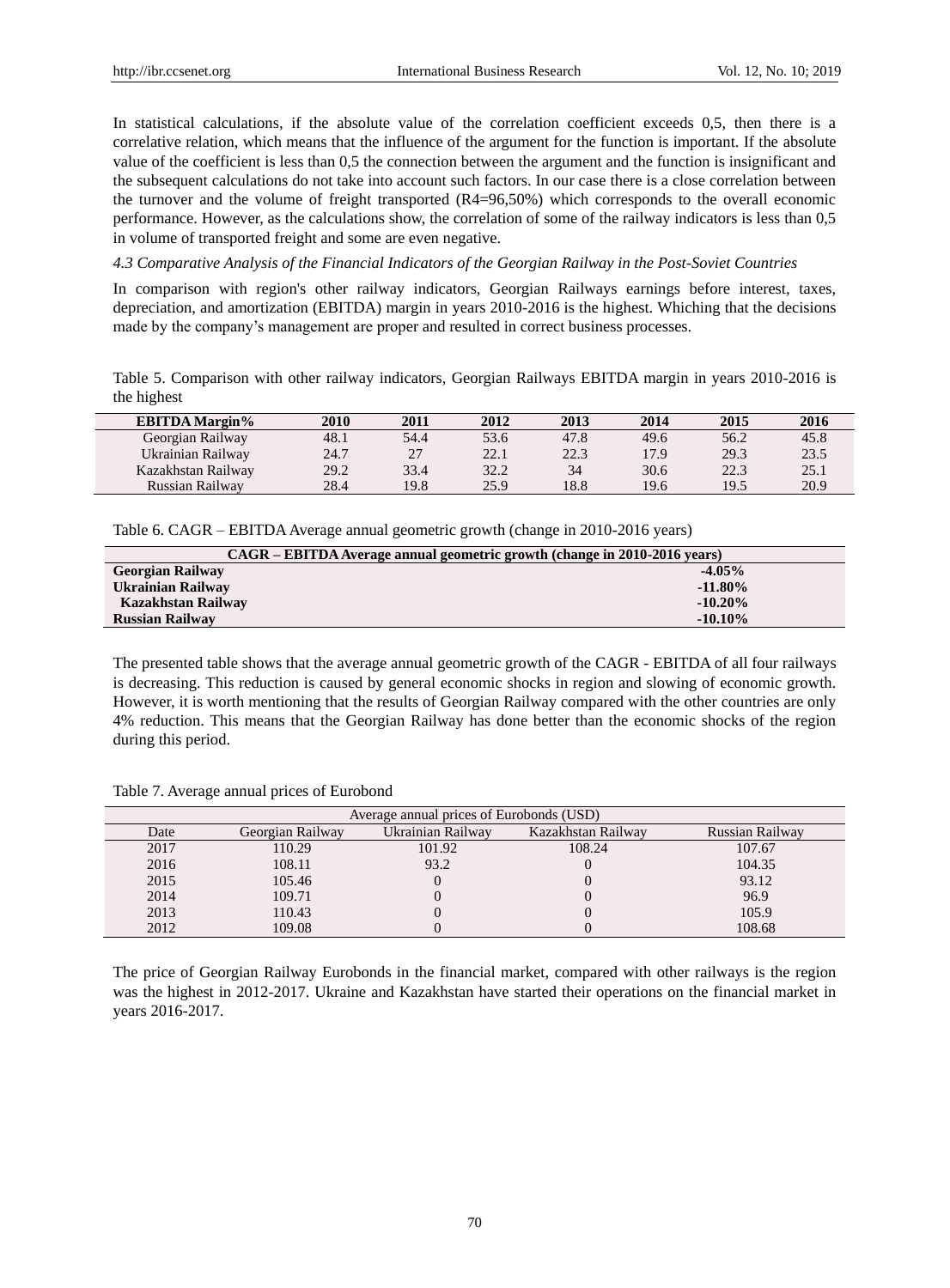|                           | Ranking    | Rating date | Forecast  | the forecast granting |
|---------------------------|------------|-------------|-----------|-----------------------|
|                           |            |             |           | date                  |
|                           | $B+/B+$    | 2017        | stable    | 2017                  |
| <b>Georgian Railway</b>   | $B+/B+$    | 2016        | stable    | 2016                  |
|                           | $BB-$      | 2012        | stable    | 2012                  |
|                           | $B+/B+$    | 2010        | stable    | 2010                  |
| <b>Russian</b>            | BBB-       | 2015        | stable    | 2016                  |
|                           | <b>BBB</b> | 2008        | Negative  | 2015                  |
| Railway                   | <b>BBB</b> | 2008        | Negative  | 2014                  |
|                           | $BB-$      | 2016        | stable    | 2017                  |
|                           | <b>BB</b>  | 2016        | Negative  | 2016                  |
| <b>Kazakhstan Railway</b> | $BB+$      | 2015        | Negative  | 2015                  |
|                           | BBB-       | 2010        | Negative  | 2010                  |
|                           | <b>SD</b>  | 2015        | <b>NM</b> | 2015                  |
|                           | CC         | 2015        | Negative  | 2015                  |
|                           | CCC-       | 2014        | Negative  | 2014                  |
| Ukrainian Railway         | <b>CCC</b> | 2014        | Negative  | 2014                  |
|                           | $CCC+$     | 2014        | Negative  | 2014                  |
|                           | $B -$      | 2013        | Negative  | 2013                  |
|                           | $B -$      | 2012        | stable    | 2012                  |

Table 8. The region's railway credit ratings

The region's railway credit ratings (Fitch / S & P / Moody's) (Azerbaijan Railway was removed by the ranking companies in year 2016).

## Table 9. Financial and non-Financial Highlights

| <b>Financial and non-Financial Highlights</b>                       |                  |                  |           |
|---------------------------------------------------------------------|------------------|------------------|-----------|
| For the year (in GEL '000)                                          | 2018             | 2017             | 2016      |
| Revenues                                                            | 424,614          | 434,534          | 439,922   |
| <b>EBITDA</b>                                                       | 172,322          | 211,851          | 281,755   |
| <b>Adjusted EBITDA</b>                                              | 156,846          | 181,425          | 195,149   |
| Earnings before interest and taxes (EBIT)                           | 58,518           | 102,148          | 175,488   |
| Net loss/income                                                     | $-716,539$       | $-354,100$       | 65,126    |
| Cash provided by operating activities                               | 179,040          | 176,232          | 187,411   |
| Acquisition of Property, plant and equipment (PPE)                  | 104.694          | 165,265          | 200,274   |
| At year end (in GEL '000)                                           | 2018             | 2017             | 2016      |
| Total assets                                                        | 2,264,012        | 2,862,237        | 3,225,683 |
| <b>Total liabilities</b>                                            | 1,734,796        | 1,617,389        | 1,626,407 |
| Total equity                                                        | 529,216          | 1,244,848        | 1,599,276 |
| <b>Financial ratios</b>                                             | 2018             | 2017             | 2016      |
| Revenue growth                                                      | $-0.0228$        | $-1.22%$         | $-23.46%$ |
| EBITDA margin                                                       | 40.60%           | 48.75%           | 64.05%    |
| Adjusted EBITDA margin                                              | 36.94%           | 41.75%           | 44.36%    |
| Operating ratio                                                     | 89.94%           | 85.46%           | 82.71%    |
| Dividend payout ratio                                               | 0%               | 0%               | 0%        |
| Interest coverage ratio                                             | 0.62             | 0.99             | 1.91      |
| Net debt/EBITDA                                                     | 6.19             | 4.87             | 3.48      |
| Debt/Equity                                                         | 3.28             | 1.3              | 1.0       |
| <b>Statistical data (in '000)</b>                                   | 2018             | 2017             | 2016      |
| Tons                                                                | 10,005           | 10,673           | 11,882    |
| Ton-km                                                              | 2,571,108        | 2,929,793        | 3,390,880 |
| Number of passengers                                                | 2,851            | 2,684            | 2,463     |
| Passenger-km                                                        | 633,613          | 596,727          | 508,586   |
| Average number of employees                                         | 13               | 13               | 13        |
| <b>Key operating measures</b>                                       | 2018             | 2017             | 2016      |
| Total freight revenue per ton-km (in Tetri)                         | 14.1             | 13.2             | 11.7      |
| Passenger revenue per passenger-km (in Tetri)                       | 4.3              | 3.8              | 3.5       |
| Revenue per average number of employees (in GEL '000)               | 33.54            | 33.91            | 33.98     |
| Operating expenses per ton-km (in GEL)                              | 0.15             | 0.13             | 0.11      |
| Ton-km per average number of Freight SBU employees in '000          | 466.54           | 524.44           | 606.92    |
| Passenger -km per average number of Passenger SBU employees in '000 | 508.52           | 461.15           | 366.42    |
| <b>Safety indicators</b>                                            | 2018             | 2017             | 2016      |
| Accident rate per million ton-km                                    | $\mathbf{0}$     | 0.04             | 0.02      |
| Injury per '000 number of average employees                         | $\boldsymbol{0}$ | $\boldsymbol{0}$ | 5.72      |
| Death per '000 number of average employees                          | $\overline{0}$   | $\overline{0}$   | 0.54      |

71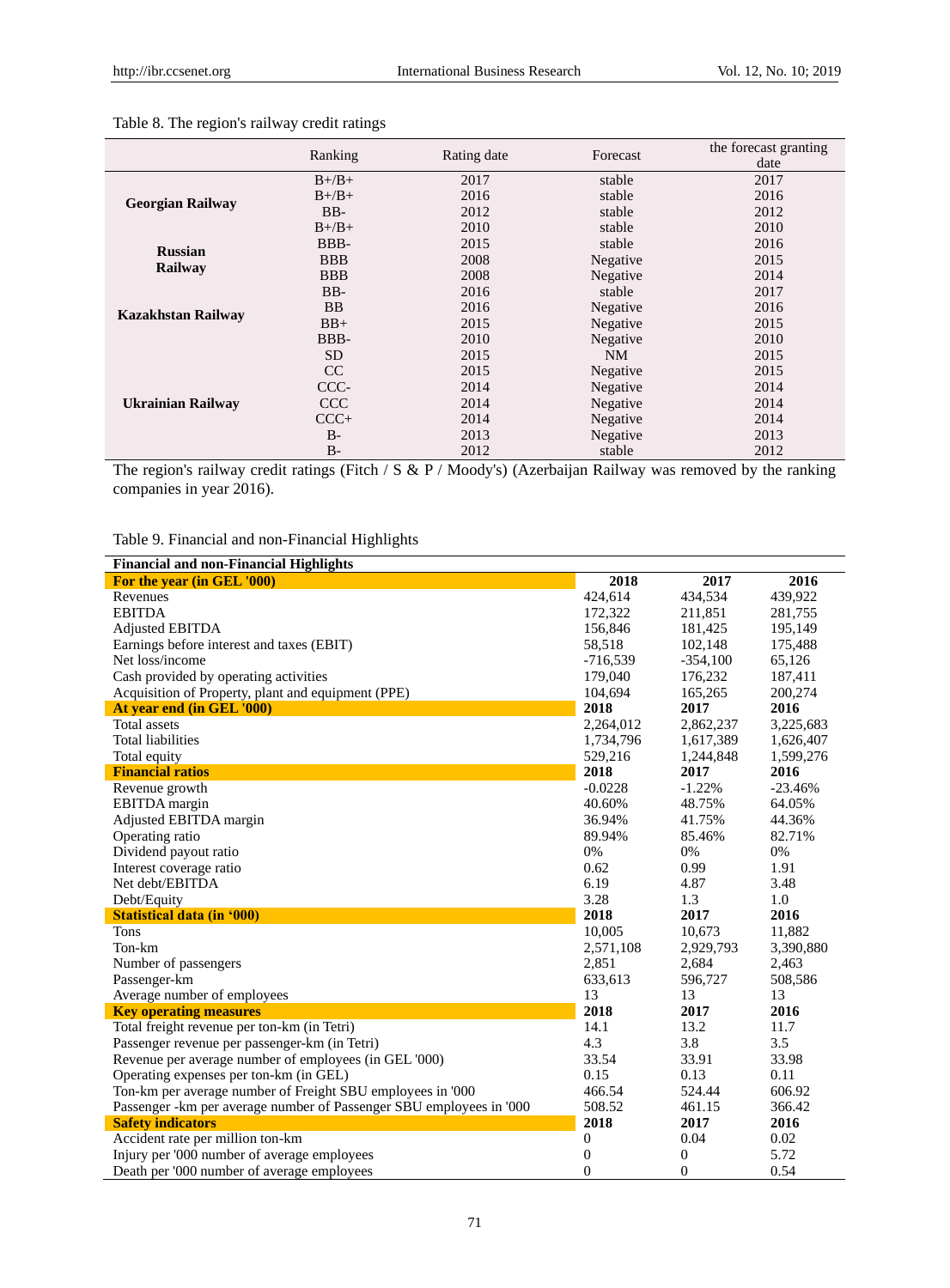The table 9 shows that EBITDA is calculated by adding back depreciation and amortization as well as impairment loss to the results from operating activities. Adjusted EBITDA is adjusted for significant non-cash and one-off items. Financial result variances at constant currency are obtained by converting the comparable period of the current-year results denominated into Georgian Lari at the average foreign exchange rates for the prior period. Its EBITDA margin and adjusted EBITDA margin are still on significant levels at 41 percent and 37 percent, respectively. The Group is of significant importance to the country, and its revenue represented about 1.1 percent of the country's total GDP in 2017 and 1.0 percent of the country's total GDP in 2018. The Group is one of the biggest taxpayers and largest corporate employers in the country. It is also considered to be a strategic partner in national and economic development as it facilitates development in other industrial sectors (locomotive construction, railcar repair, concrete sleeper production, etc.) and plays a critical role in maintaining strong economic relations between Georgia and its partner countries such as Azerbaijan, Armenia, Kazakhstan, Tajikistan, Turkey and Turkmenistan.

Table 10. Credit Ratings by the End of 2018

| Credit Ratings by the End of 2018 |              |      |               |  |              |      |                |           |  |
|-----------------------------------|--------------|------|---------------|--|--------------|------|----------------|-----------|--|
|                                   | First issued |      | Outlook       |  | Last undated |      | <b>Outlook</b> | <b>ST</b> |  |
| Standard & Poor's                 | 2010         | B+   | <b>Stable</b> |  | 2018         | B+   | Stable         |           |  |
| <b>Fitch Ratings</b>              | 2011         | $B+$ | Stable        |  | 2019         | $B+$ | Positive       |           |  |

## **5. Conclusion and Recommendations**

The reduction of the volume in the recent period in some oil and dry cargo transportation by the Georgia Railway was caused due to the following reasons:

- 1. In the neighboring countries, the oil and gas processing plants are gradually reconstructed, the reconstruction period began in early spring 2016, which was planed to complete gradually in 2017.
- 2. With low economic activity in the neighboring countries, specifically the reduction of the trade turnover in western-eastern region (where Georgia is playing the interlocking part). However, it should be noted that in some cases the internal economic activity of the regions has increased - trade turn over which does not include the trade and economic activity from west to east (Asian countries) and vice versa. This condition caused a decline in the transportation of dry cargo – such as construction materials. Simultaneously, due to the deterioration of natural and economic conditions in the Asian countries, the grain harvest was reduced which consequently caused the decrease in the transportation.

For the purpose of attracting the additional cargoes and to improve the financial and statistical indicators of the company, it is desirable to:

- 1. To initiate and lobby with the purpose of establishing a single tariff route for Georgia;
- 2. The necessity to set up terminals and hubs outside Georgia. Georgian Railway should not start in Poti or Batumi and end up in Gardabani. Today there is no problem of transporting the cargo, the task is to accumulate a cargo in one point, particular in terminals. (There should be terminals in Romania, Azerbaijan, Kazakhstan and in China);
- 3. Railway ownership should have marine facilities both in Caspian and Black Sea and the specific rolling stock;
- 4. Capital investments in trader and logistic companies are essential.

The task of the most recent years of JSC "Georgian Railway" is to urgently improve the industrial economic indicators of the enterprise, such as additional economic value.

In order to ensure that the Georgian Railway becomes adriving locomotive of the future economy, to increase the competitiveness of the corridors passing through Georgia, along with partner organizations, to create long-term sustainable transportation models, be the effective part of the State Security system the following measures needs to be carried out:

- Diversification of the cargo and regions in order to increase the profitability;
- Increase and develop freight transportation business and use new geographical areas;
- Business focused only on main directions;
- Maintain the competitiveness of the Caucasus Corridor;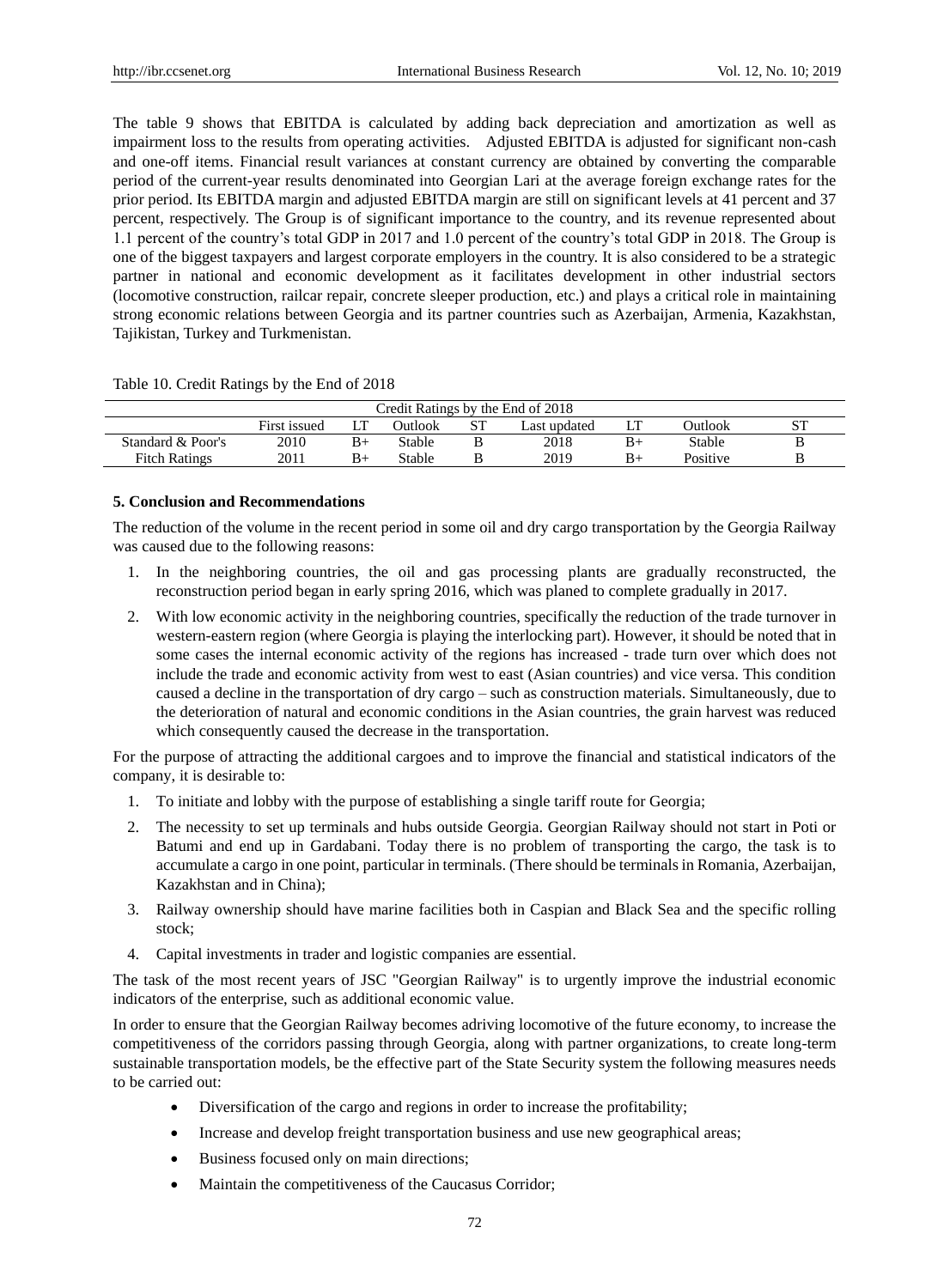- Creating flexible and efficient structures for both capital and operating expenses.
- Further development and modernization of infrastructure.

Implementation of new standards in Georgian Railway

- To increase the average weight of cargo carriers up to 3,500 tons.
- Add new type locomotives.
- Modernization of central dispatch.
- Introduction of full avtoblocking system.
- Harmonization with EU Directives

## **References**

- Bewick, V., Cheek, L., & Ball, J. (2003). Statistics review 7: Correlation and regression. *Critical Care, 7,*  451-459. https://doi.org/10.1186/cc2401
- Binder, T., Cullinan, T., & Polakovic, L. (2010). Full analysis about Georgian railway. *Standart & Poor's*.
- Booz Allen Hamilton [BAH]. (2005). Georgian Railways Restructuring Assistance. Assessment Report, May 2005

Bundesnetzagentur. (2018). Railway Market Analysis Germany 2018. *Bundesnetzagentur für Elektrizität, Gas, Telekommunikation, Post und Eisenbahnen.* Retrieved from [https://www.bundesnetzagentur.de/SharedDocs/Downloads/EN/BNetzA/PressSection/ReportsPublications/](https://www.bundesnetzagentur.de/SharedDocs/Downloads/EN/BNetzA/PressSection/ReportsPublications/2018/GermanMarketAnalysisRailway2018.pdf?__blob=publicationFile&v=3&fbclid=IwAR2OxmdXsGi0yPzzwGhOdjBu87V8n_OLMCbmXSBt_7qqXX2BSpjsxbACRWQ) [2018/GermanMarketAnalysisRailway2018.pdf?\\_\\_blob=publicationFile&v=3&fbclid=IwAR2OxmdXsGi0y](https://www.bundesnetzagentur.de/SharedDocs/Downloads/EN/BNetzA/PressSection/ReportsPublications/2018/GermanMarketAnalysisRailway2018.pdf?__blob=publicationFile&v=3&fbclid=IwAR2OxmdXsGi0yPzzwGhOdjBu87V8n_OLMCbmXSBt_7qqXX2BSpjsxbACRWQ) [PzzwGhOdjBu87V8n\\_OLMCbmXSBt\\_7qqXX2BSpjsxbACRWQ](https://www.bundesnetzagentur.de/SharedDocs/Downloads/EN/BNetzA/PressSection/ReportsPublications/2018/GermanMarketAnalysisRailway2018.pdf?__blob=publicationFile&v=3&fbclid=IwAR2OxmdXsGi0yPzzwGhOdjBu87V8n_OLMCbmXSBt_7qqXX2BSpjsxbACRWQ)

- Diasamidze, T. (2016). Problems of development of maritime transport in Georgia and directions of their solution. *Doctoral thesis. Georgian Technical University, Tbilisi, Georgia.* Retrieved from <http://dspace.nplg.gov.ge/bitstream/1234/173205/2/AVTOREFERAT.pdf>
- East Japan Railway Company. (2017) Annual report 2017. Pursuing. Retrieved from [https://www.jreast.co.jp/e/investor/ar/2017/pdf/ar\\_2017-all.pdf?fbclid=IwAR0FYmEaGrMuoP7FiW3bFR8](https://www.jreast.co.jp/e/investor/ar/2017/pdf/ar_2017-all.pdf?fbclid=IwAR0FYmEaGrMuoP7FiW3bFR8b3nf3JJ8Pzu8y-BO653cDtdj8tGRmj98z1gU) [b3nf3JJ8Pzu8y-BO653cDtdj8tGRmj98z1gU](https://www.jreast.co.jp/e/investor/ar/2017/pdf/ar_2017-all.pdf?fbclid=IwAR0FYmEaGrMuoP7FiW3bFR8b3nf3JJ8Pzu8y-BO653cDtdj8tGRmj98z1gU)
- Georgian Railway Information Technology Agency. (2019). The volume of the freight transported by JSC "Georgian Railway" in 2003-2018. Retrieved from<http://www.railway.ge/en/>
- Gondauri, D., & Moistsrapishvili, M. (2019). Development of Railway Silk Road as a Platform for Promoting Georgia's Economic Growth. *International Journal of Business and Management, 14*(6), 64-75. https://doi.org/10.5539/ijbm.v14n6p64
- Indian Railway. (2012). Railway Statistics. Retrieved from [http://122.252.243.98/ZRTI1/statistics.pdf?fbclid=IwAR1Qw24AI15XZgcjdsOLQRT6BhZZivIaFCDEjJG](http://122.252.243.98/ZRTI1/statistics.pdf?fbclid=IwAR1Qw24AI15XZgcjdsOLQRT6BhZZivIaFCDEjJGY6fBW3_eACAapIkhay2A) [Y6fBW3\\_eACAapIkhay2A](http://122.252.243.98/ZRTI1/statistics.pdf?fbclid=IwAR1Qw24AI15XZgcjdsOLQRT6BhZZivIaFCDEjJGY6fBW3_eACAapIkhay2A)
- Japaridze, D. (2012). Management of factors affecting the efficiency of investing innovative projects of the railway transport and its further improvements. *Doctoral thesis, Georgian Technical University, Tbilisi, Georgia.* Retrieved from http://gtu.ge/Stmm/Pdf/daviT%20jafaridze.pdf?fbclid=IwAR0cSiNmt4XXqOssQQ1MAT4cn-zf9hWkzKM \_0qWZEMIjc1fIGdta8n-e5YQ
- Kurtanidze, A. (2012). Modern Conditions of Transport Management Processes and its Development Perspectives, *Doctoral thesis, Georgian Technical University, Tbilisi, Georgia*. Retrieved from http://www.nplg.gov.ge/dlibrary/collect/0002/000549/disertacia.pdf?fbclid=IwAR2w-JACoNZyhreJkGcBro
- Lashkhi, I., Pataraia, T., Gabrielashvili, G., & Imnaishvili, A. (2008). Georgian Railway (problems and future prospects). Open Society Georgia Foundation (OSGF), book. Retrieved from [https://www.osgf.ge/files/newsletterENG/RAILWAY\\_Final\\_ENG\\_9saox0TNn1.pdf](https://www.osgf.ge/files/newsletterENG/RAILWAY_Final_ENG_9saox0TNn1.pdf)
- Nakashidze, N. (2016). Measures to improve marine transport management of Georgia. Doctoral thesis. Georgian Technical University, Tbilisi, Georgia. Retrieved from <http://dspace.nplg.gov.ge/bitstream/1234/220878/1/Disertacia.pdf>
- National statistics office of Georgia. (2019). Gross Domestic Product at current prices by 45 activities. Retrieved from http://www.geostat.ge/index.php?action=page&p\_id=119&lang=eng